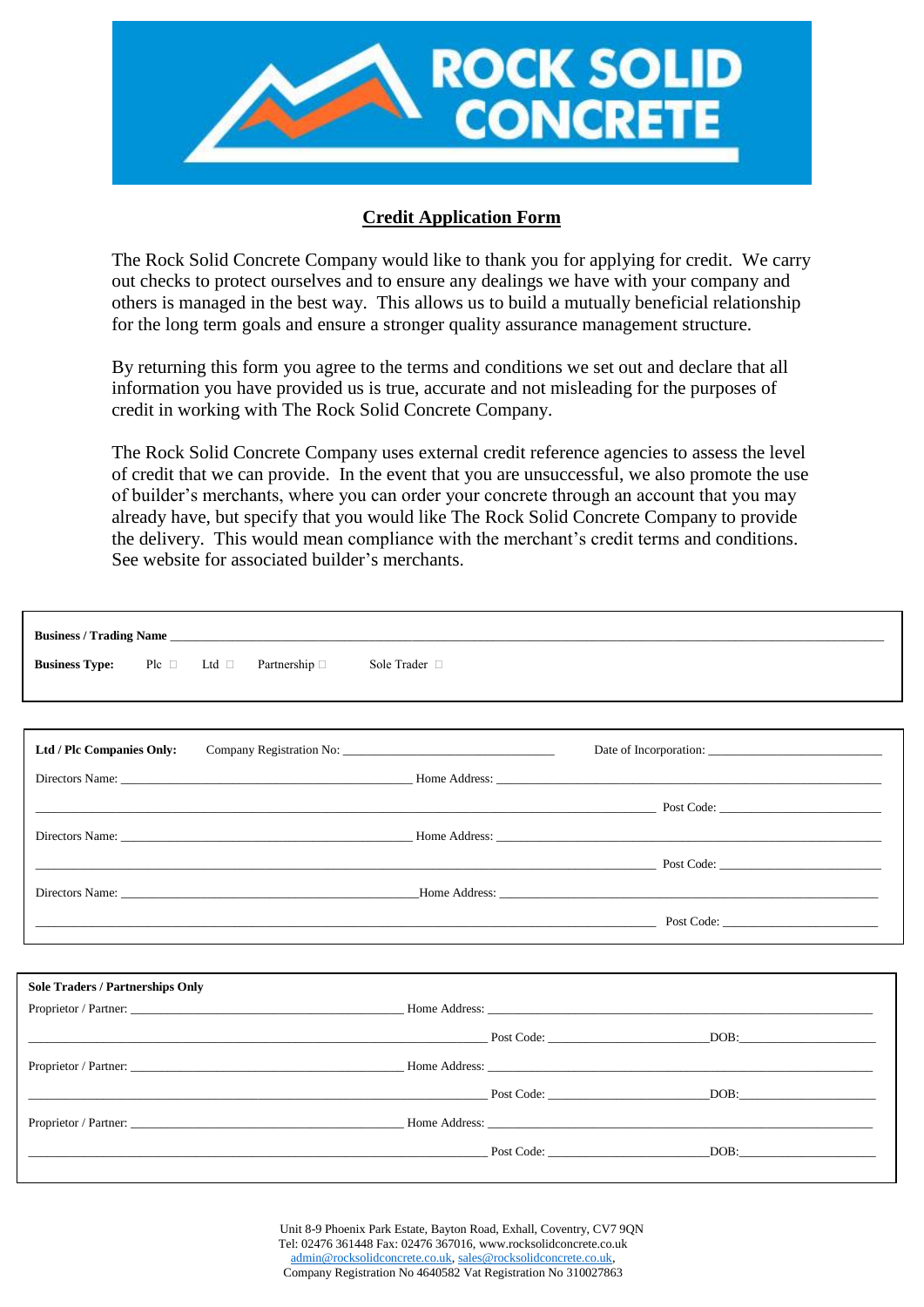

#### **Is the Business a member of any accredited groups?** Yes/No

If yes, please provide certificate's or accreditation numbers

**Are you BSI / ISO 9001 accredited?** Yes/No

If yes, please provide accreditation numbers

**Do you have Health and Safety procedures in place?** Yes/No

**What credit limit would you require? £ How regularly will you be ordering concrete? Daily**  $\Box$  **Weekly**  $\Box$  **Fortnightly**  $\Box$  **Monthly**  $\Box$  **Quarterly**  $\Box$  **Yearly**  $\Box$ **What would be your estimated quantity order on a monthly basis? m³**

| <b>Details of People Authorised to Place Orders:</b> | <b>Business Address:</b> | Account No (Office Use): |
|------------------------------------------------------|--------------------------|--------------------------|
|                                                      |                          |                          |
|                                                      |                          | Email address:           |
|                                                      |                          |                          |
|                                                      | Post Code                | Contact Name:            |
| Is a Purchase Order No Required?<br>Yes / No         |                          |                          |
|                                                      |                          |                          |

ח ר

| Name of People Authorised To Make Payment & Co Bank Details: |                                                                                                                                                                                                                                                                                                                              |
|--------------------------------------------------------------|------------------------------------------------------------------------------------------------------------------------------------------------------------------------------------------------------------------------------------------------------------------------------------------------------------------------------|
| Name:                                                        | Trade Reference Name: The contract of the state of the state of the state of the state of the state of the state of the state of the state of the state of the state of the state of the state of the state of the state of th                                                                                               |
|                                                              | <b>Current Credit Limit:</b>                                                                                                                                                                                                                                                                                                 |
|                                                              |                                                                                                                                                                                                                                                                                                                              |
|                                                              |                                                                                                                                                                                                                                                                                                                              |
|                                                              |                                                                                                                                                                                                                                                                                                                              |
|                                                              |                                                                                                                                                                                                                                                                                                                              |
|                                                              | In processing your application for credit facilities we make enquiries of credit reference agencies and<br>other third parties who may record those enquiries. We may also disclose information about the<br>conduct of your account to credit reference agencies and other third parties. The information obtained          |
| Sort Code: Branch: Branch:                                   | from or provided to credit reference agencies or other third parties may be used when assessing further<br>applications for credit terms, for debt collection, for tracing and for fraud prevention. I, the undersigned<br>hereby confirm that if credit facilities are approved the account will be paid as per your normal |
|                                                              | monthly terms.<br>Must be signed by a director, partner or proprietor of the business                                                                                                                                                                                                                                        |
|                                                              |                                                                                                                                                                                                                                                                                                                              |

Unit 8-9 Phoenix Park Estate, Bayton Road, Exhall, Coventry, CV7 9QN Tel: 02476 361448 Fax: 02476 367016, www.rocksolidconcrete.co.uk [admin@rocksolidconcrete.co.uk,](mailto:admin@rocksolidconcrete.co.uk) [sales@rocksolidconcrete.co.uk,](mailto:sales@rocksolidconcrete.co.uk) Company Registration No 4640582 Vat Registration No 310027863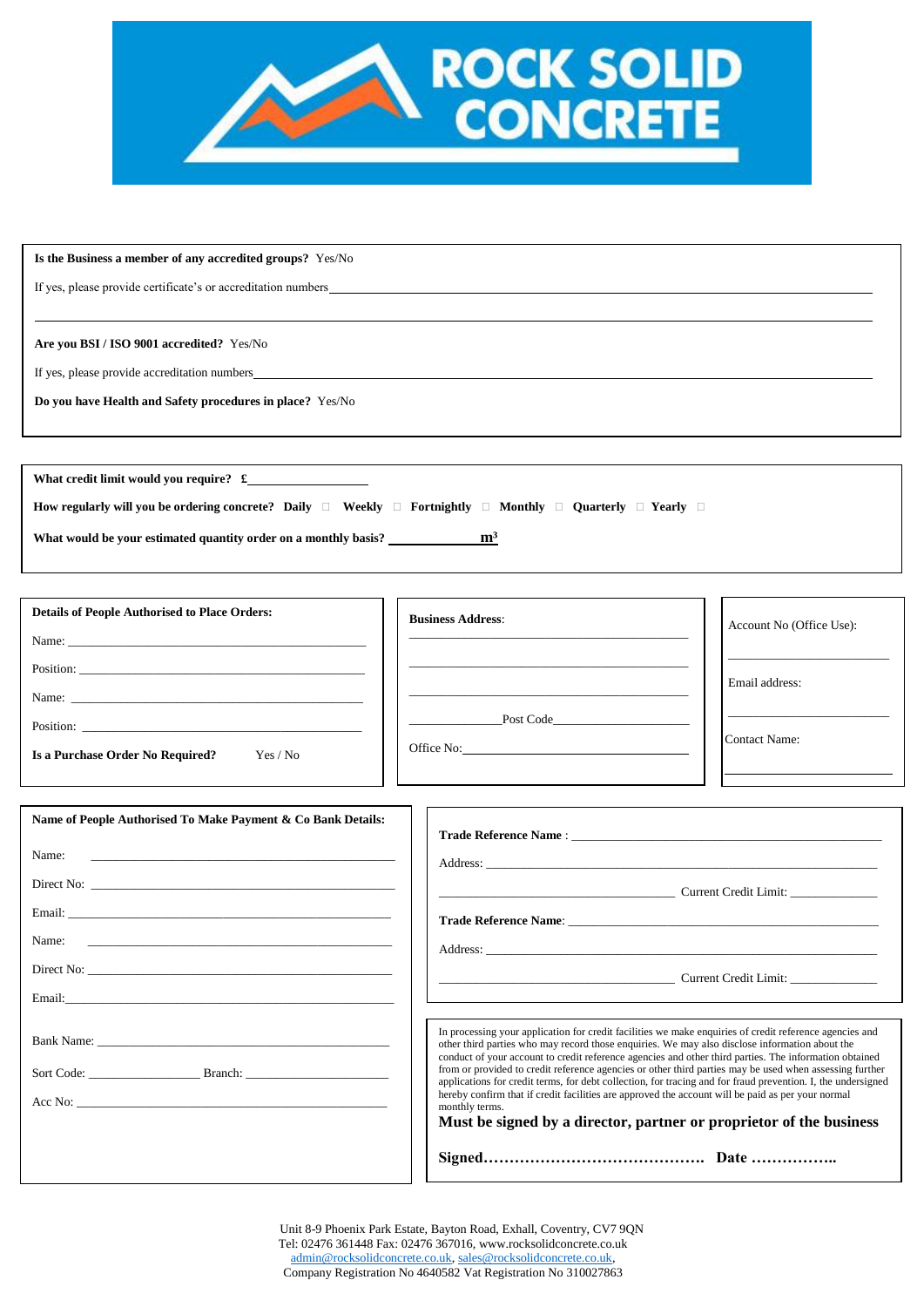

# **Credit Control Terms and Conditions**

# THE ROCK SOLID CONCRETE COMPANY LTD TERMS AND CONDITIONS FOR SUPPLY OF GOODS

# **1 DEFINITIONS**

In this document the following words shall have the following meanings:

1.1"Agreement" means these Terms and Conditions for the sale of Goods to the Client by the Company.

1.2 "Client" means the organisation or person who purchases Goods from the Company:

1.3 "Intellectual Property Rights" means all patents, registered and unregistered designs, copyright, trademarks, know-how and all other forms of intellectual property wherever in the world enforceable:

1.4 "Goods "means those Goods that form part of this contract, to include ready mix concrete and screeds and, or materials incorporated in them. Also included are Goods itemised in the Company's Quotations, Order Acknowledgement Form, Delivery Note or Invoice.

1.5 "Company" means Rock Solid mixed hire ltd. Company registration number: 4640582. Registered office address: Unit 8-9 Phoenix Park Estate, Bayton Road, Exhall, Coventry, CV7 9QN

### **2 GENERAL**

2.1 These Terms and Conditions shall apply to all contracts for the supply of Goods by the Company to the Client.

2.2 If any term of these conditions prove illegal or unenforceable in whole or part, such term shall be deemed excised from these conditions without effect upon the validity of the remainder of these conditions.

# **3 QUOTATIONS**

3.1 No description, specification or illustration contained in any product pamphlet or other sales or marketing literature of the Company and no representation written or oral, correspondence or statement shall form part of the contract.

3.2 Prices quoted by the Company in publications, on the Company's website or in catalogues are subject to alteration or withdrawal without notice.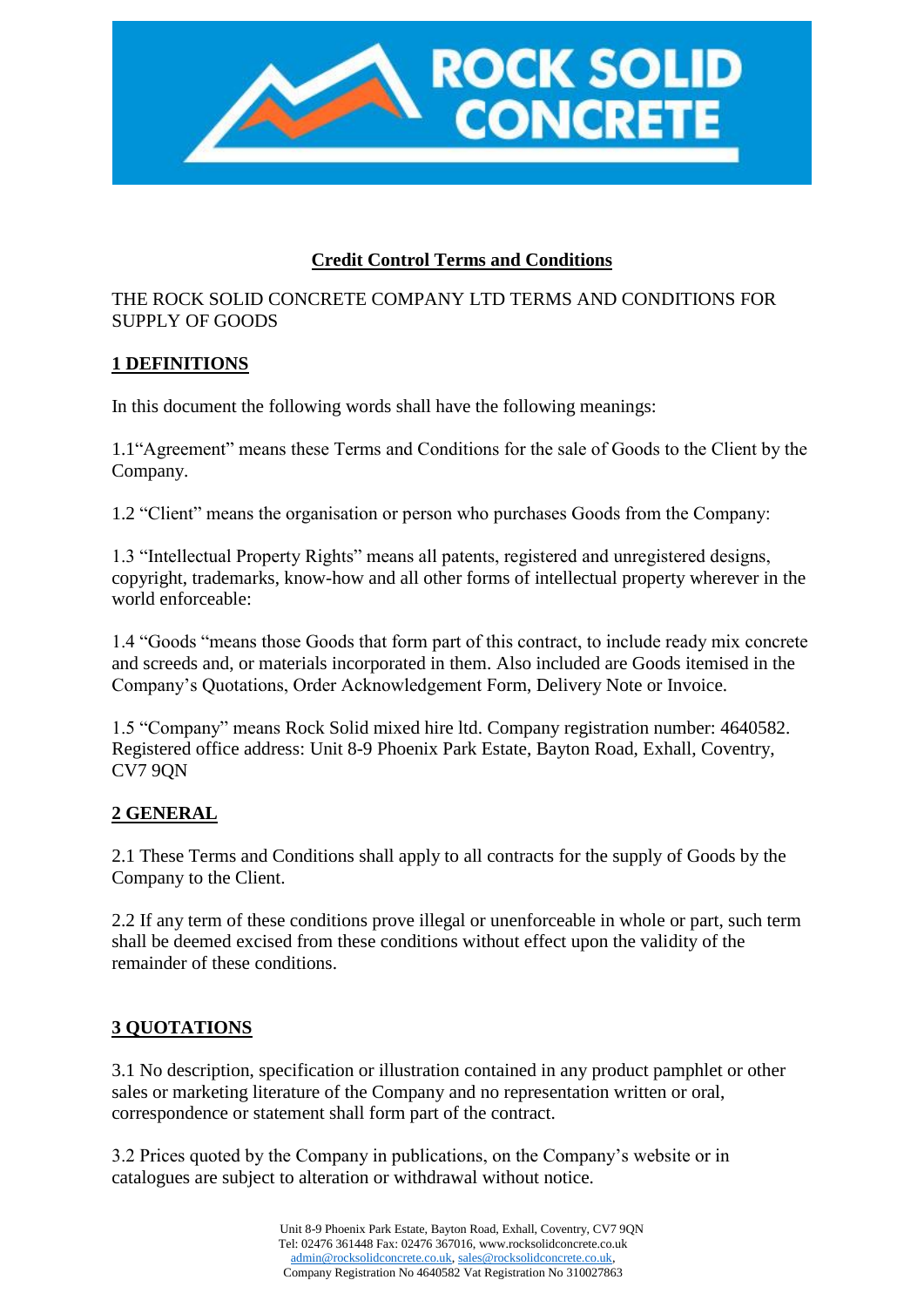

3.3 All quotations shall be subject to these Terms and Conditions.

3.4 Any price quoted will be valid for a period on 30 days from the date of quotation or until earlier acceptance by the Client.

3.5 Any Quotation made by the Company is an indication given in good faith and shall not become binding on the Company unless subsequently confirmed by the Company in writing.

3.6 The charge for concrete may vary if the quantity changes during this delivery

# **4 DELIVERY**

4.1 Delivery of Goods shall be made by the Client collecting the Goods from the Company's premises or, if some other place for delivery is agreed with the Company, by the Company delivering Goods to that place.

4.2 The Company assume that access will be available for delivery. If access is not available at the time of delivery, the Company is entitled to charge the Client any additional costs incurred by the Company in re delivering the Goods to the original place for delivery or such other place as may be reasonably requested by the Client.

4.3 The date of delivery specified by the Company is an estimate only. The Company will use its best endeavours to deliver to the Clients instructions. However, time for delivery shall not be of the essence of the contract and the Company shall not be liable for any loss, costs, damages, charges or expenses caused directly or indirectly by any delay in the delivery of the Goods or service.

4.4 Any claim by the Client arising from any defect in the quality or condition of the Goods or their failure to correspond to the agreed specification shall be notified to Company in writing within 7 days of delivery or (where the defect or failure was not apparent on reasonable inspection) within a reasonable time of the defect or failure becoming apparent.

4.5 Client is responsible for any damage caused whilst taking the company vehicle of the public highway.

4.6 Waiting time, additional time must be booked when placing your order as we plan other jobs around orders that are placed. Charges may apply for delays.

4.7 Client must ensure a suitable area is made available for the company vehicle during offload. If on the public highway, any parking restrictions must be observed by the client and any consequential charges applied to the company vehicle will be the sole responsibility and paid for by the undersigned.

4.8 CANCELATION, Cancelation less than 24hrs prior to delivery time will only be accepted by us on condition that all costs and expenses incurred by us and all loss of profits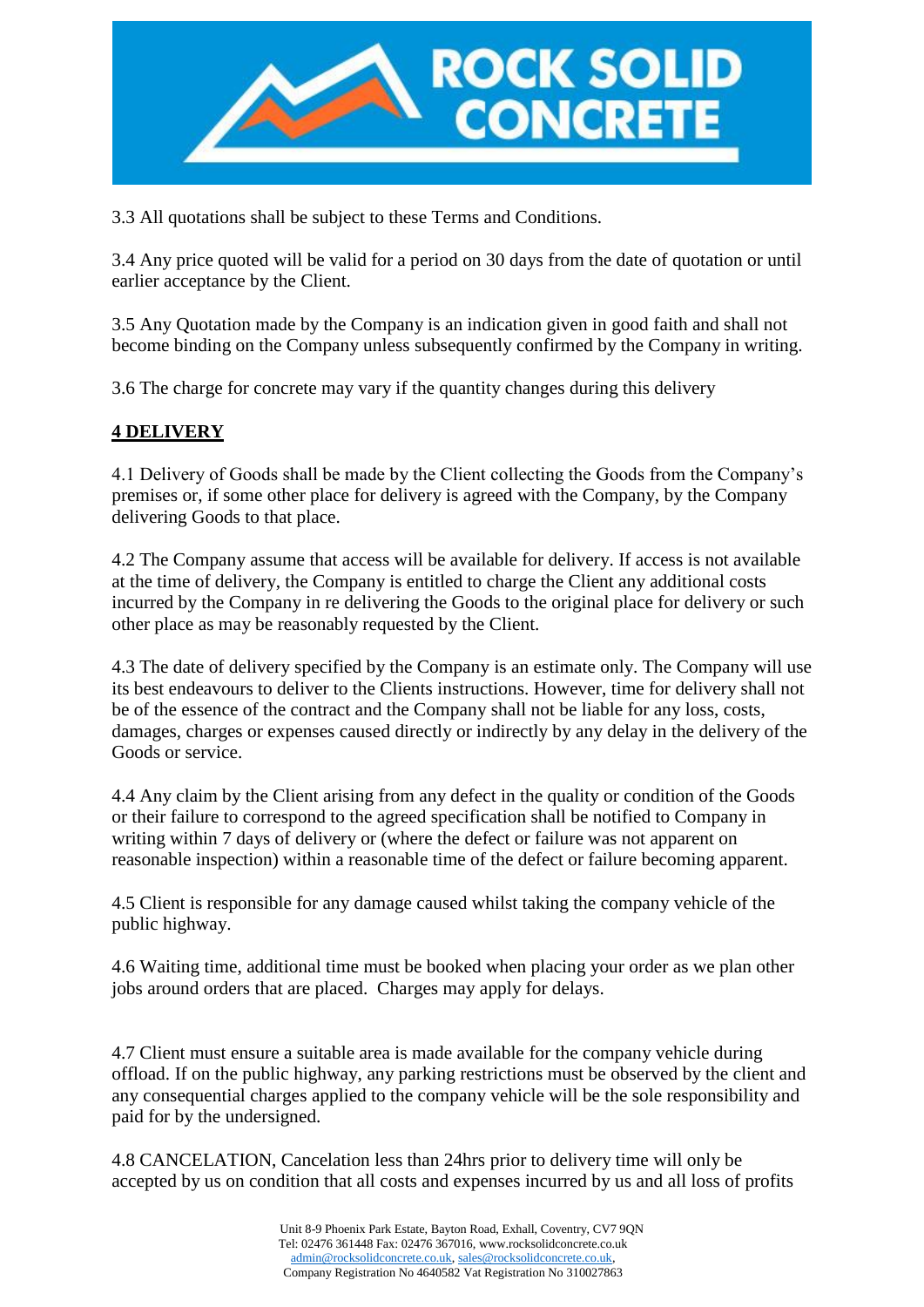

and other loss or damage resulting to us by reason of such cancelation will be reimbursed by the client to the company forthwith

# 5 PROPERTY & RISK

5.1 Risk of damage or loss of the Goods will pass to the Client at the time of delivery and will be at the Client's sole risk.

5.1.2 If, in order to effect the delivery on behalf of company, the driver of the company is required to leave the public highway and drive onto private property, this will be done at the sole responsibility of the undersigned, who will become fully responsible for any consequential damage that may occur to the said property or any part thereof in the event of the vehicle becoming stuck or bogged down the company will also look to the undersigned for reimbursement off all the vehicle recovery costs, repair or damage caused to our vehicle and loss earnings whilst out of use.

5.2 Property in the Goods shall not pass to the Client from the Company until: 5.2.1 The Company has received payment in full, inclusive of VAT. 5.2.2 No other sums whatsoever are due from the Client to the Company. 5.2.3 Until the property in the Goods has passed to the Client in accordance with Clause 5.2.1 & 5.2.2, the Client will hold the Goods on a fiduciary basis as bailee for the Goods and store and mark them separately from all other Goods in the Client's possession where possible.

5.2. Until such time as property in the Goods passes from the Company to the Client, the Client shall upon request deliver up on such Goods as have not ceased to be in existence. If the Client fails to do so, the Company may enter any premises owned, occupied or controlled by the Client where the Goods are situated and reposes the Goods.

5.3 CAUTION, Concrete causes burns. Please wash your skin thoroughly with soap and water after use. Make sure you protect yourself against this as the company cannot accept responsibility for any burns both during and after use.

5.4 IMPORTANT, Extra water added to any concrete mix can and will affect the strength of the concrete, which you agree to the terms of upon signing this delivery acceptance.

### 6 PRICE AND PAYMENT

6.1 None account client are on a strict cash/card sales basis and such sales are to be paid for in full before delivery or collection.

6.1 Clients with an approved credit facility are required to pay for Goods on or before (one month and 3 days after invoice) the 25th day of the month following the month of delivery.

6.2 The Company shall be entitled to charge interest and compensation on overdue invoices in line with the Late Payment of Commercial Debts (interest) Act as amended and supplemented by the Late Payment of Commercial Debts Regulations 2002. Interest will be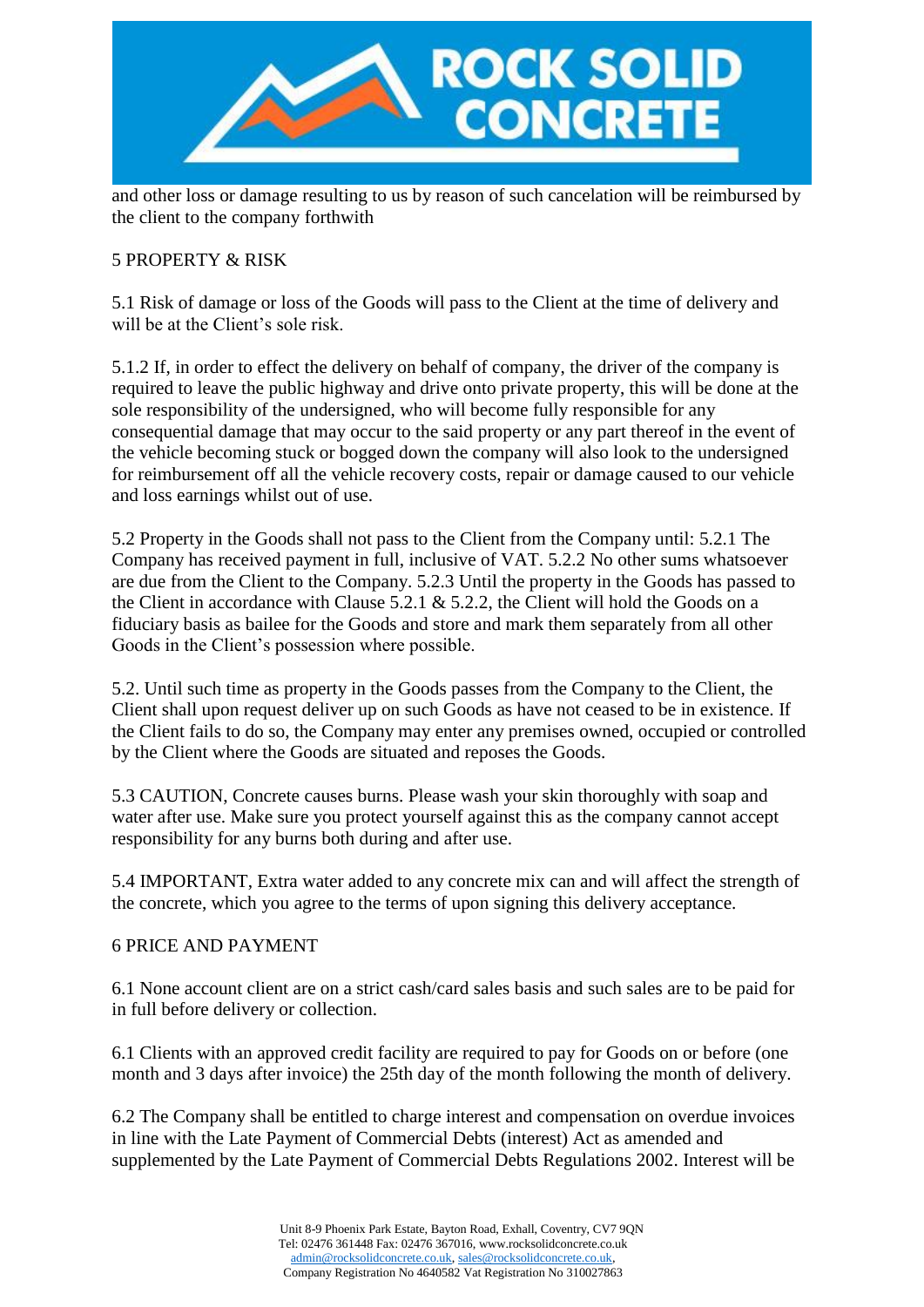

charged from the date when payment becomes due from day to day until the date payment is received at a rate of 8% per annum above the Bank of England 'reference' rate .

6.3 In the event that the Client's procedures require that an invoice be submitted against a purchase order to payment, the Client shall be responsible for issuing such purchase orders before the Goods and services are supplied.

6.4 The Client agrees to reimburse the Company all legal costs incurred by the Company in connection with any legal proceedings taken by the Company against the Client to recover sums outstanding under this Agreement.

6.5 All invoices submitted by the Company shall be treated as agreed unless the Client notifies the Company of any discrepancies within 14 days of the date of the invoice.

6.6 All charges under this Agreement shall be subjected to VAT at the prevailing rate.

6.7 The Company will, at its discretion, assign each Client eligible for a credit account with a credit limit. In the event the aggregate value outstanding from the Client exceeds this limit, the Company reserve the right to request payment on account to bring the value outstanding under the assigned credit limit or withhold delivery of Goods or parts thereof and during such time the Goods shall not be available for collection.

6.8 If any payment is dishonoured or countermanded by the Client, the Company shall have the right to charge an administration fee of £35.00 (or such other fee as notified to the Client from time to time.)

6.9 The time of payment of the price shall be of the essence of any contract between the Company and the Client.

7 ALTERATIONS TO THE AGREEMENT

7.1 No alterations to this Agreement shall be valid unless agreed in writing by a Director of the Company.

7.2 Where the Company gives written notice to the Client agreeing to alter the terms different to those already agreed between the parties, the Client shall, within 5 working days of receipt of such notice or such other period as may be agreed between the parties, advise the Company by notice in writing whether or not it wishes the alterations to proceed.

8 INDEMNIFICATION The Client shall indemnify the Company against all claims, costs and expenses which the Company may incur and which arise, directly or indirectly, from the Client's breach of any of its obligations under this Agreement, including any claims brought against the Company alleging that any Goods and/or services provided by the Company in accordance with the quotation infringes a patent, copyright or trade secret or other similar right of a third party.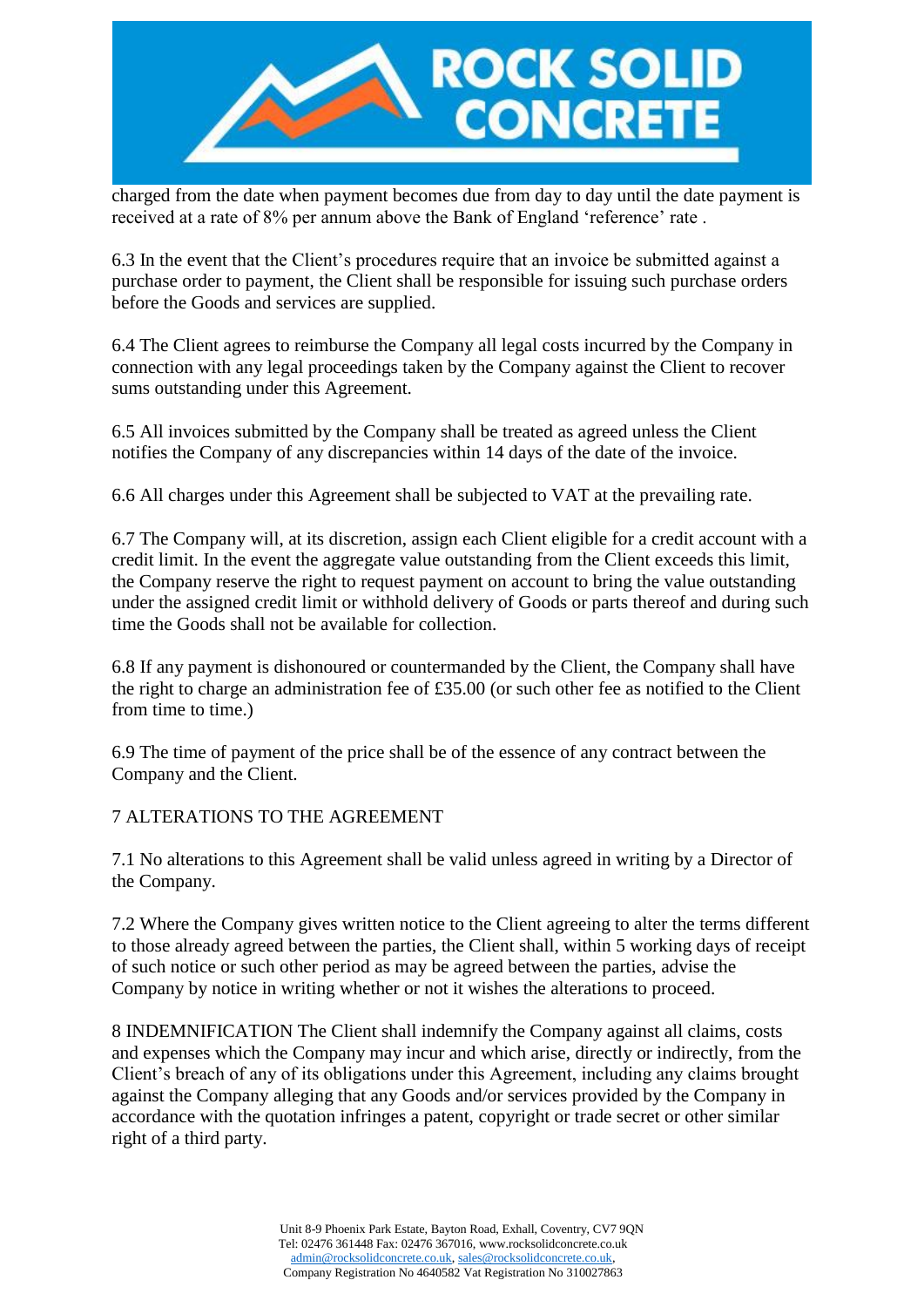

# 9 LIMITATION OF LIABILITY

9.1 Except in respect of death or personal injury due to negligence for which no limit applies, the entire liability of the Company to the Client in respect of any claim whatsoever or breach of this Agreement, whether or not arising out of negligence, shall be limited to the price paid by the Client to which the claim relates.

9.2 In no event shall the Company be liable to the Client for any loss of business, loss of opportunity or loss of profits or for any other indirect or consequential loss or damage whatsoever. This shall apply even where such a loss was reasonably foreseeable or the Company had been made aware of the possibility of the Client incurring such a loss.

9.3 Nothing in these terms and Conditions shall exclude or limit the Company's liability for death or personal injury resulting from the Company's negligence or that of its employees, agents or subcontractors.

### 10 TERMINATION

Either party may terminate this Agreement forthwith by notice in writing to the other if:

10.1 the other party commits a material breach of this Agreement and, in the case of a breach of being remedied, fails to remedy it within 3 (three) months of being given written notice from the other party to do so, whereupon the Client shall immediately pay to the Company any arrears of payments due to the Company and all further sums which would but for determination (other than determination by notice) have fallen due:

10.2 the other party passes a resolution for winding up (other than for the purpose of solvent amalgamation or reconstruction), or a court of competent jurisdiction makes an order to that effect:

10.3 the other party ceases to or threatens to cease to carry on its business or substantially the whole of its business; or

10.4 the other party is declared insolvent, or convenes a meeting of or makes or proposes to make any arrangement or composition with its creditors; or a liquidator, receiver, administrative receiver, manager, trustee or similar officer is appointed over any of its assets.

10.5 The Client's financial position deteriorates to such an extent that in the opinion of the Company. the Client's capability to adequately fulfil their obligations under this contract with the Company has been placed in jeopardy.

# 11 INTELLECTUAL PROPERTY RIGHTS

All Intellectual Property rights produced from or arising as a result of the performance of this Agreement shall, so far as not already vested, become the absolute property of the Company, and the Client shall do all that is reasonably necessary to ensure that such rights vest in the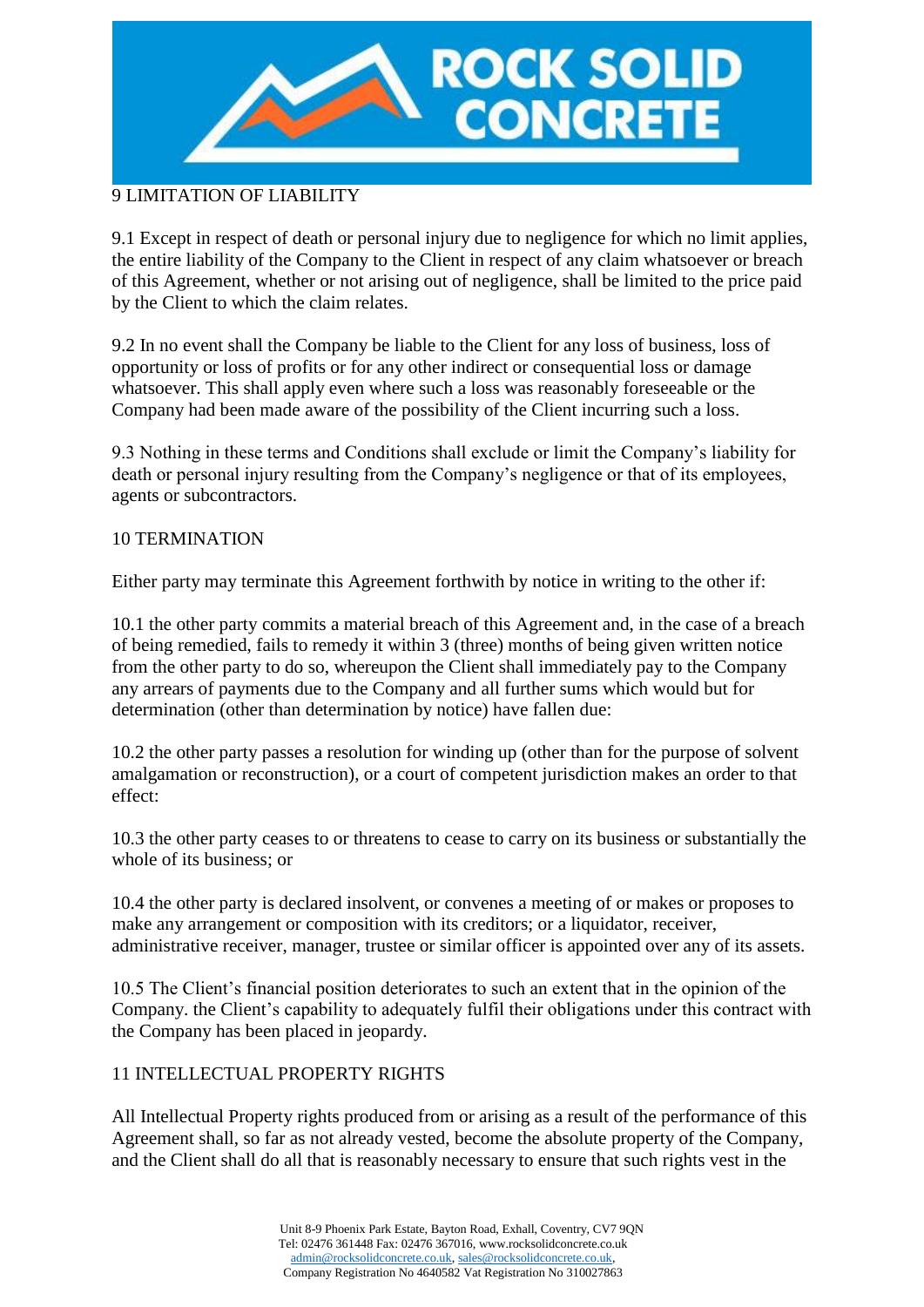

Company by the execution of appropriate instruments or the making of Agreements with third parties.

# 12 FORCE MAJEURE

Neither party shall be liable for any delay or failure to perform any of its obligations if the delay or failure results from events or circumstances outside its reasonable control, including but not limited to acts of God, strikes, lock outs, accidents, war, fire, the act or omission of government, highway authorities or any telecommunications carrier, operator or administration or other competent authority, or the delay or failure in manufacture, production, or supply by third parties of equipment or services, and the party shall be entitled to a reasonable extension of its obligations after notifying the other party of the nature and extent of such events.

### 13 INDEPENDENT COMPANY

The Company and the Client are company's independent of each other, and neither has the authority to bind the other to any third part or act in any way as the representative of the other, unless otherwise expressly agreed to in writing by both parties.

### 14 ASSIGNMENT

The Client shall not be entitled to assign its rights or obligations or delegate its duties under this Agreement without the prior written consent of the Company

### 15 SEVERABILITY

If any provision of this Agreement is held invalid, illegal or unenforceable for any reason by any court of competent jurisdiction such provision shall be severed and the remainder of the provisions herein shall continue in full force and effect as if this Agreement had been agreed with the invalid illegal or unenforceable provision eliminated.

#### 16 WAIVER

The failure by either party to enforce at any time or for any period any one or more of the Terms and Conditions herein shall not be a waiver of them or of the right at any time subsequently to enforce all Terms and Conditions of this Agreement.

#### 17 NOTICES

Any notice to be given by either party to the other may be served by fax, personal service or by post to the address of the other party given in the quotation or such other address as such party may from time to time have communicated to the other in writing, and if sent by fax shall be deemed to be served on receipt of an error free transmission report, if given by letter shall be deemed to have been served at the time at which the letter was delivered personally or if sent by post shall be deemed to have been delivered in the ordinary course of post.